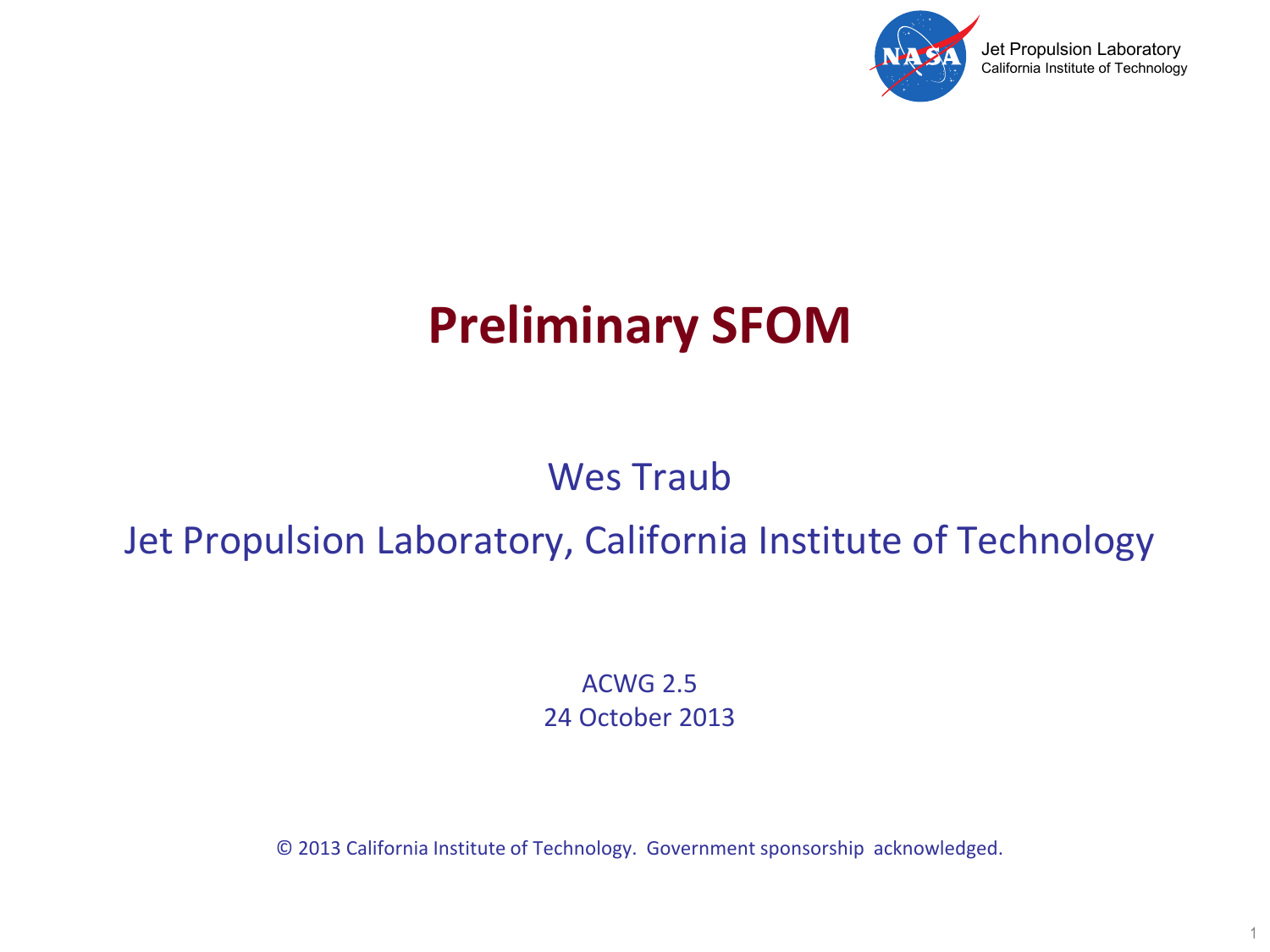

## **ExoCat (2347 stars within 30 pc, 53 parameters)**

ExoPlanet Exploration Program

| <b>HIP</b> | <b>HD</b> | GL/GJ  | GL/LTT     | <b>COMMON</b> | <b>WDS</b>  | sep(") | dM(ma NPLA <br>g) | <b>NETS</b> | <b>RAhms</b>                                    | <b>DEdms</b> | <b>RA(ICRS)</b>      | DE(ICRS)              |
|------------|-----------|--------|------------|---------------|-------------|--------|-------------------|-------------|-------------------------------------------------|--------------|----------------------|-----------------------|
| 57         | 224789    |        |            |               |             |        |                   |             | 00 00 40.39 - 69 40 32.9 0.16828557 - 69.675801 |              |                      |                       |
|            |           | GJ     | <b>LTT</b> |               | 00021-      |        |                   |             |                                                 |              |                      |                       |
| 169        | 224953    | 1294A  | 9859       |               | 6817        |        |                   |             | 00 02 08.41 - 68 16 48.7 0.53502093 - 68.280206 |              |                      |                       |
|            |           | GL     | LHS.       |               | $00022 + 2$ |        |                   |             |                                                 | $+27.05$     |                      |                       |
| 171        | 224930    | 914A   | 101        |               | 705         | 0.8    | 3.07              |             | 00 02 09.65                                     | 04.2         | 0.5401877627.0844891 |                       |
|            |           |        |            |               |             |        |                   |             |                                                 | $+0441$      |                      |                       |
| 263        |           |        |            |               |             |        |                   |             | 000319.02                                       | 13.7         |                      | 0.82923787 4.68713578 |
|            |           |        |            |               | $00047 + 3$ |        |                   |             |                                                 | $+3416$      |                      |                       |
| 375        |           |        |            |               | 416         |        |                   |             | 00 04 40.15                                     | 17.4         |                      | 1.1672937334.2715057  |
|            |           | G 130- | LTT        |               |             |        |                   |             |                                                 | $+2316$      |                      |                       |
| 400        | 225261    | 40     | 10010      |               |             |        |                   |             | 00 04 56.08                                     | 10.7         |                      | 1.23366004 23.2696474 |

Catalog is all Hipparcos stars within 30 pc, corrected for errors. Star parameters are current best estimates.

Authorship: Maggie Turnbull, Geoff Bryden, Maggie Thompson, Brian Mason.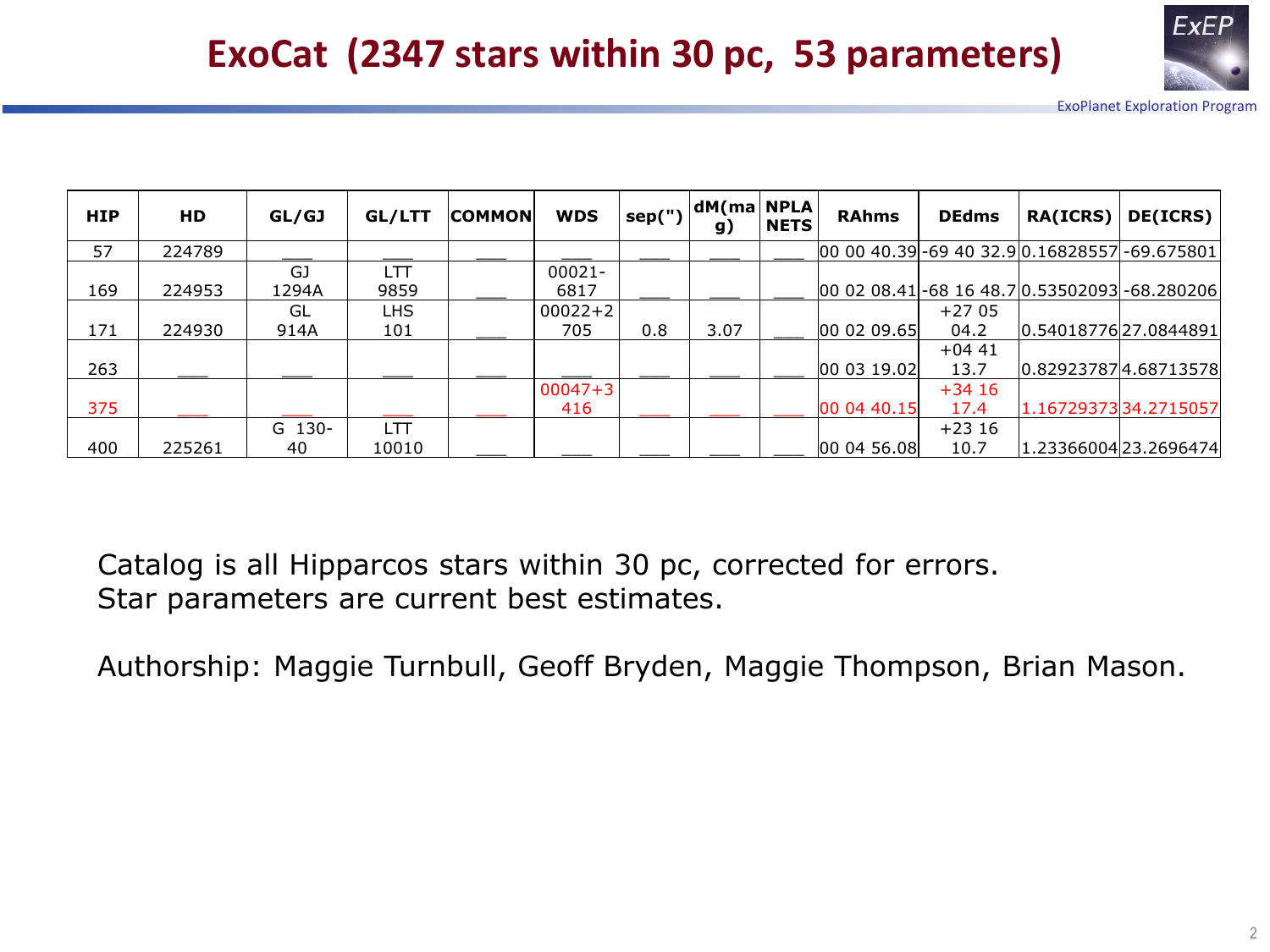

# **RV Cat (436 RV planets)**

ExoPlanet Exploration Program

| row | <b>NAME</b>     | <b>MASS</b><br>(Jup) | <b>RADIUS</b><br>(Earth) | <b>ALBEDO</b> | <b>PERIOD</b><br>(days) | <b>SMA</b><br>(AU) | <b>ECC</b> | s<br>(arcsec) | <b>SPEC</b>        | <b>VMAG</b><br>(mag) | <b>DIST</b><br>(pc) | MV (mag) | (suns) |
|-----|-----------------|----------------------|--------------------------|---------------|-------------------------|--------------------|------------|---------------|--------------------|----------------------|---------------------|----------|--------|
| 1   | HD62509         | 2.9                  | 13.03                    | 0.1           | 589.6                   | 1.69               | 0.02       | 0.163         | KOIIIb             | 1.15                 | 10.36               | 1.07     | 42.22  |
| 2   | HD12929         | 1.8                  | 12.93                    | 0.1           | 380.8                   | 1.2                | 0.25       | 0.059         | K <sub>2</sub> III | 2.00                 | 20.18               | 0.47     | 87.30  |
| 3   | HR4057          | 8.78                 | 12.87                    | 0.1           | 428.5                   | 1.19               | 0.14       | 0.031         | K1IIIb             | 2.12                 | 38.52               | $-0.81$  | 259.39 |
| 4   | HR8974          | 1.85                 | 12.93                    | 0.1           | 903.3                   | 2.05               | 0.05       | 0.145         | K <sub>1</sub> IV  | 3.22                 | 14.10               | 2.47     | 11.98  |
| 5   | HD163917        | 24                   | 11.66                    | 0.1           | 530.3                   | 1.9                | 0.13       | 0.041         | G9III              | 3.31                 | 46.21               | $-0.01$  | 115.15 |
| 6   | HD163917        | 27                   | 11.42                    | 0.1           | 3186                    | 6.1                | 0.18       | 0.132         | G9III              | 3.31                 | 46.21               | $-0.01$  | 115.15 |
| 7   | <b>HIP75458</b> | 8.82                 | 12.87                    | 0.1           | 510.7                   | 1.28               | 0.71       | 0.041         | K <sub>2</sub> III | 3.31                 | 31.03               | 0.85     | 62.86  |
| 8   | HD28305         | 7.6                  | 12.96                    | 0.1           | 594.9                   | 1.93               | 0.15       | 0.043         | KOIII              | 3.53                 | 44.96               | 0.27     | 90.50  |
| 9   | HD22049         | 1.55                 | 12.91                    | 0.45          | 2502                    | 3.39               | 0.70       | 1.054         | K2Vk:              | 3.73                 | 3.22                | 6.19     | 0.34   |
| 10  | 7CMa            | 2.6                  | 13.00                    | 0.26          | 763                     | 1.9                | 0.14       | 0.096         | K1III              | 3.95                 | 19.75               | 2.47     | 12.39  |
|     |                 |                      |                          |               |                         |                    |            |               |                    |                      |                     |          |        |
| 433 | HIP57050        | 0.298                | 12.15                    | 0.32          | 41.4                    | 0.16               | 0.31       | 0.014         | M4                 | 11.88                | 11.10               | 11.65    | 0.005  |
| 434 | GJ317           | 1.8                  | 12.93                    | 0.27          | 691.8                   | 1.15               | 0.11       | 0.075         | M3.5               | 11.98                | 15.31               | 11.05    | 0.01   |
| 435 | GJ317           | $\overline{2}$       | 12.95                    | 0.2           | 10000                   | 30                 | 0.81       | 1.959         | M3.5               | 11.98                | 15.31               | 11.05    | 0.01   |
| 436 | GI179           | 0.82                 | 12.81                    | 0.2           | 2288                    | 2.41               | 0.21       | 0.196         | M3.5               | 12.02                | 12.29               | 11.57    | 0.01   |

Author is Dmitry Savransky.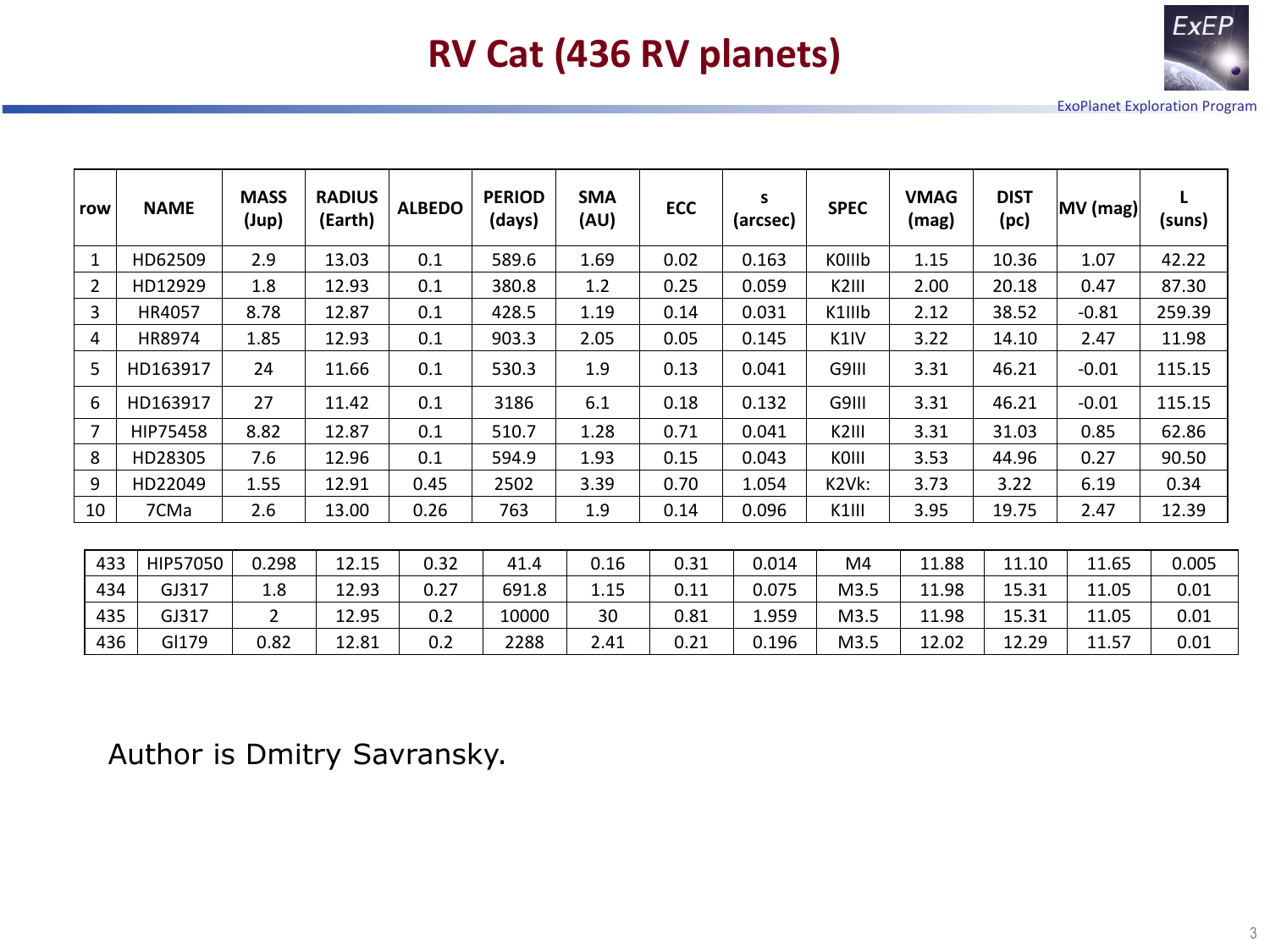### **RV Planets at Maximum Elongation**



**ExoPlanet Exploration Program** 

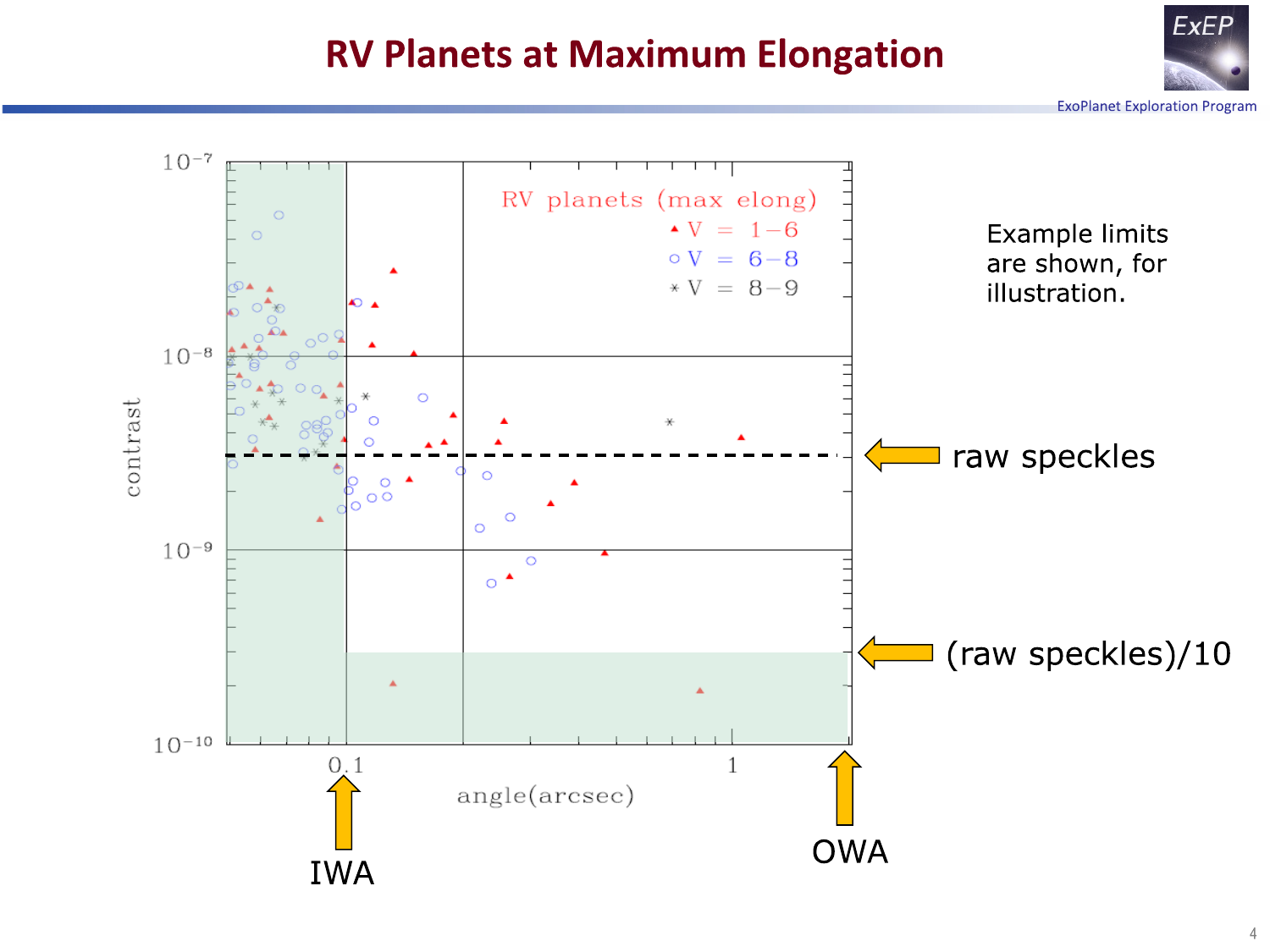

$$
signal = n_{pl} \times t \qquad (elec)
$$

$$
noise2 = ntotal \times t
$$
 (elec)

$$
t = (SNR0)2 \times ntotal / (npl)2 (sec)
$$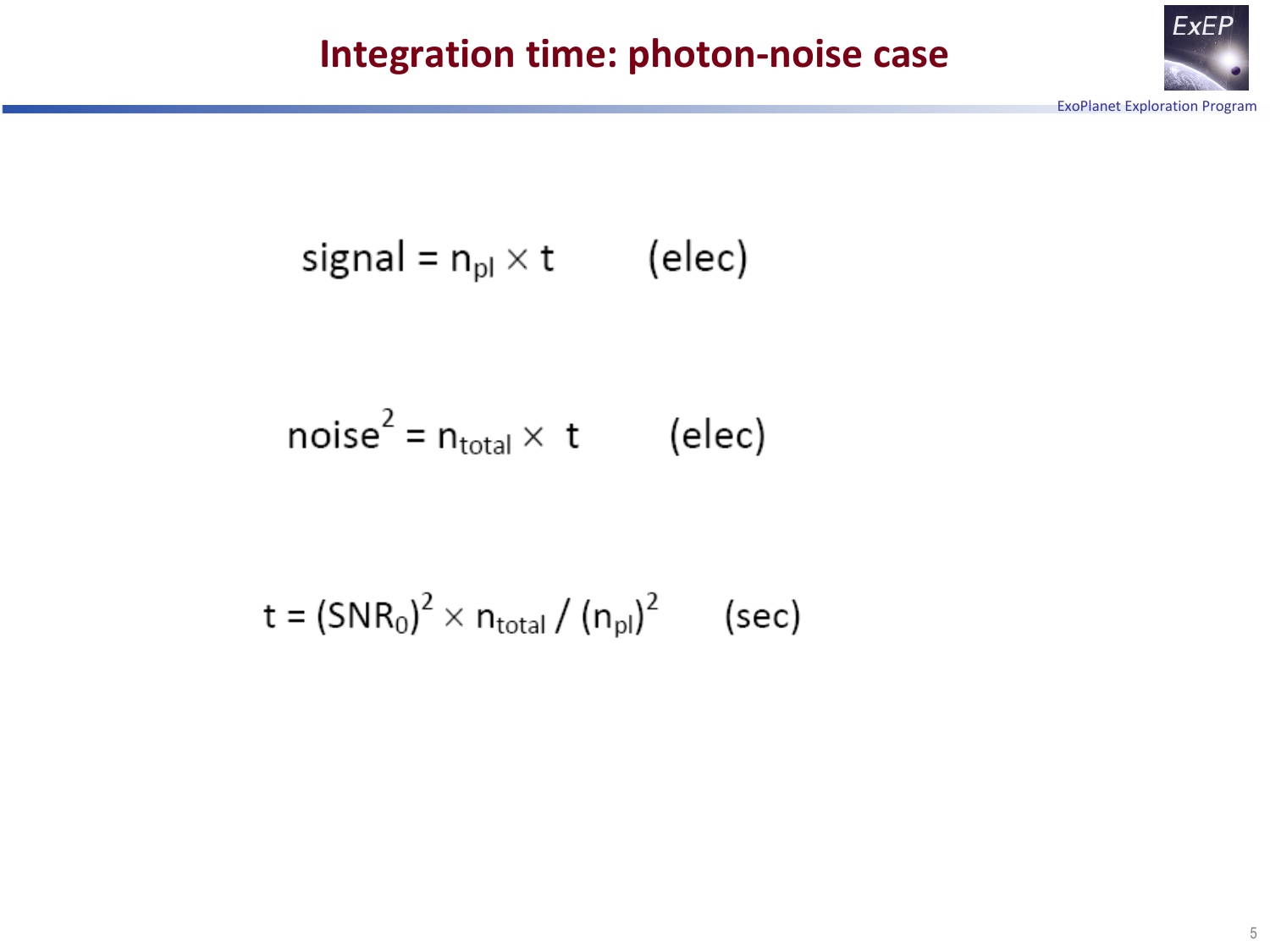

$$
n_{\text{star}} = 10^{\text{p-0.4mV}} \times \text{BW} \times \text{A} \times \eta \times f_{\text{psf}} = 2.89 \times 10^6 \quad \text{(elec/s)}
$$

$$
n_{\rm pl} = n_{\rm star} \times C_{\rm pl} = 1.16 \times 10^{-2}
$$
 (elec/s)

I count the electrons that fall within the FWHM boundary of the PSF. For AFTA, without a coronagraph, the width is FWHM = 0.96λ/D = 0.045 arcsec at 550 nm.

The fraction of collected photons in the FWHM is  $f = 0.35$ .

Both values are from John Krist. Both values will be different for each coronagraph.

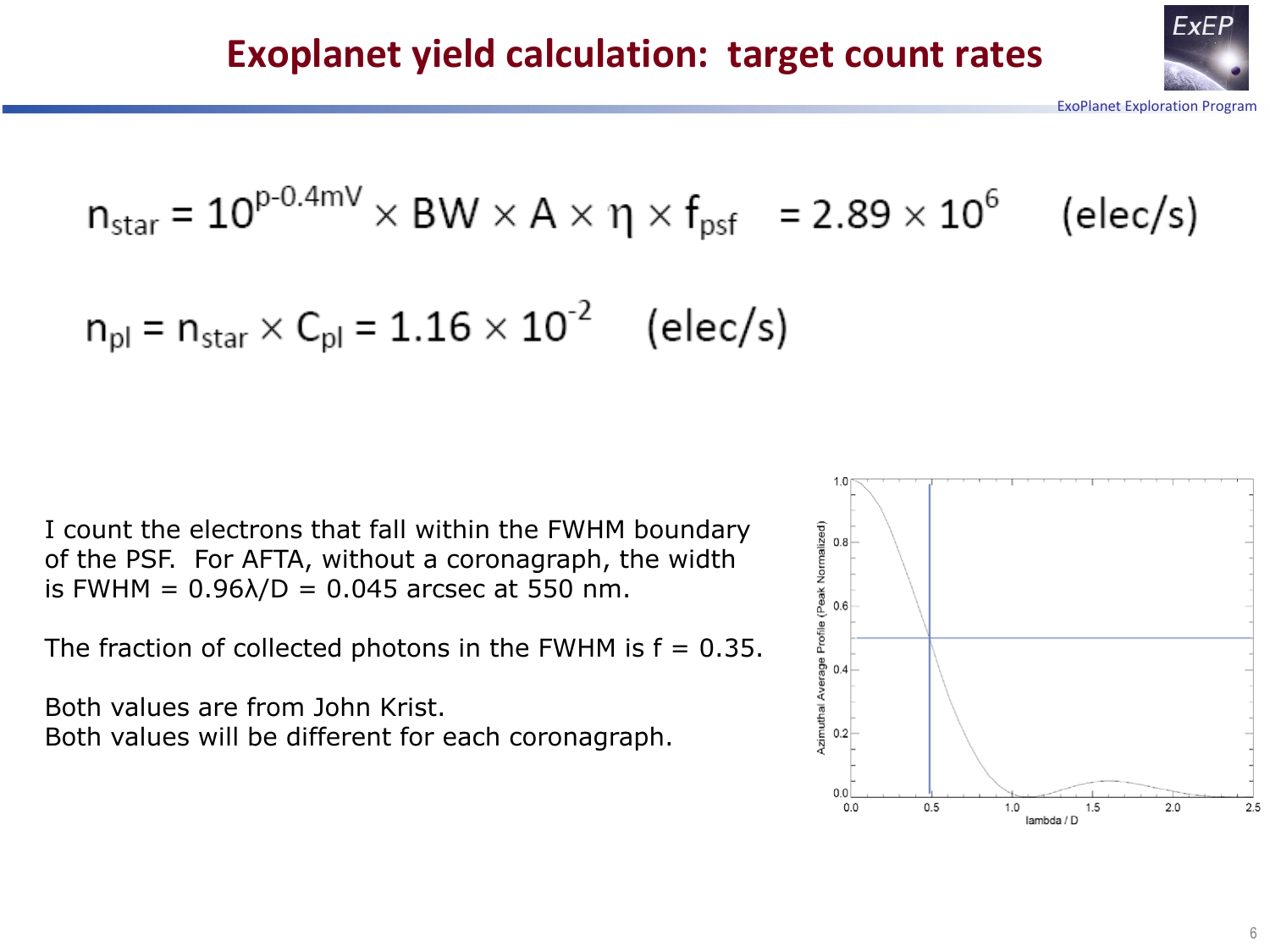### **Background count rates**



$$
m_V
$$
(local zodi) = 22.1 mag/arcsec<sup>2</sup>  
 $\Omega_{\text{tel}} = (\pi/4) \times (FWHM)^2$ 

n(local zodi) =  $\Omega_{\text{tel}} \times 10^{\text{p-0.4mV}} \times$  BW  $\times$  A  $\times$  η (elec/s)  $n_{zodi}$  = 2  $\times$  n(local zodi) = 1.15  $\times$  10<sup>-2</sup> (elec/s)

$$
n_{\rm spec} = 0.010 \qquad \text{(elec/s)}
$$

$$
m_{pix} = (\pi / 4) \times (2.5)^2 = 4.9
$$
 (pixels)

$$
n_{\min} = n_{\text{spec}} \times f_{\text{pp}} \qquad \text{(elec/s)}
$$

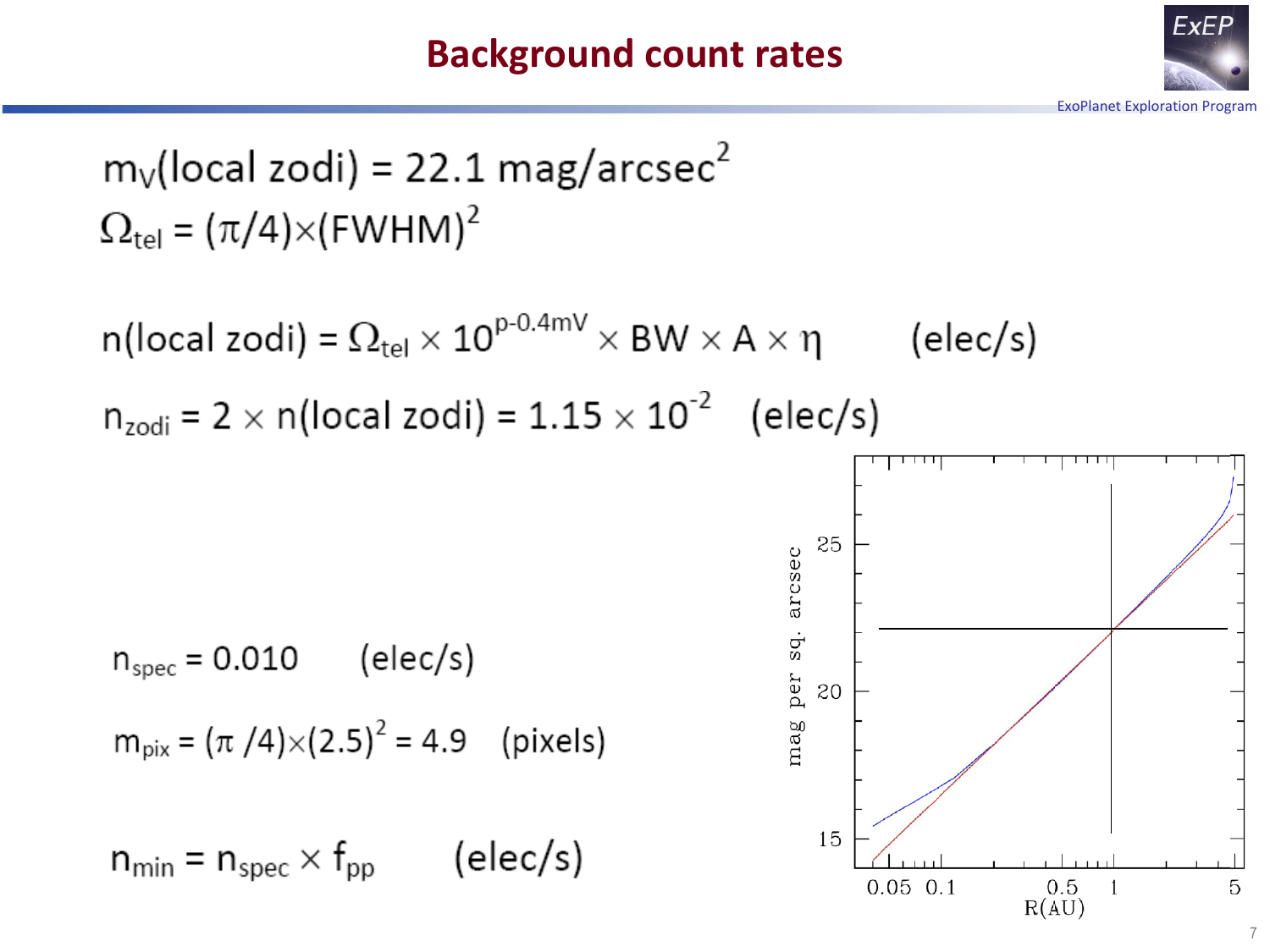### **Bkgd & detector count rates**



ExoPlanet Exploration Program

 $n_{\text{total}} = [n_{\text{pl}} + n_{\text{zodi}} + n_{\text{spec}} \times (1 + f_{\text{pp}}) + D_c \times m_{\text{pix}} + CIC \times m_{\text{pix}} / t_{\text{frame}} ] \times ENF^2$ 

 $+(N_R/G)^2 \times m_{pix}/t_{frame}$  (elec/s)

| parameter    | units                  | <b>CCD typical value</b> | <b>EMCCD typical value</b> |  |  |
|--------------|------------------------|--------------------------|----------------------------|--|--|
| $n_{\rm pl}$ | elec/sec               | 0.012                    | 0.012                      |  |  |
| $n_{zodi}$   | elec/sec               | 0.012                    | 0.012                      |  |  |
| $n_{spec}$   | elec/sec               | 0.010                    | 0.010                      |  |  |
| $m_{pix}$    | pixels                 | 5                        | 5                          |  |  |
| $D_c$        | elec/(pixel sec)       | 0.001                    | 0.001                      |  |  |
| $N_R$        | RMS elec/(pixel frame) | 3                        | 3                          |  |  |
| $t_{frame}$  | sec                    | 300                      | 300                        |  |  |
| <b>CIC</b>   | elec/(pixel frame)     | 0                        | 0.001                      |  |  |
| <b>ENF</b>   |                        | 1                        | 1.414                      |  |  |
| G            |                        | 1                        | 1000                       |  |  |
| t            | sec                    | 33,000                   | 14,000                     |  |  |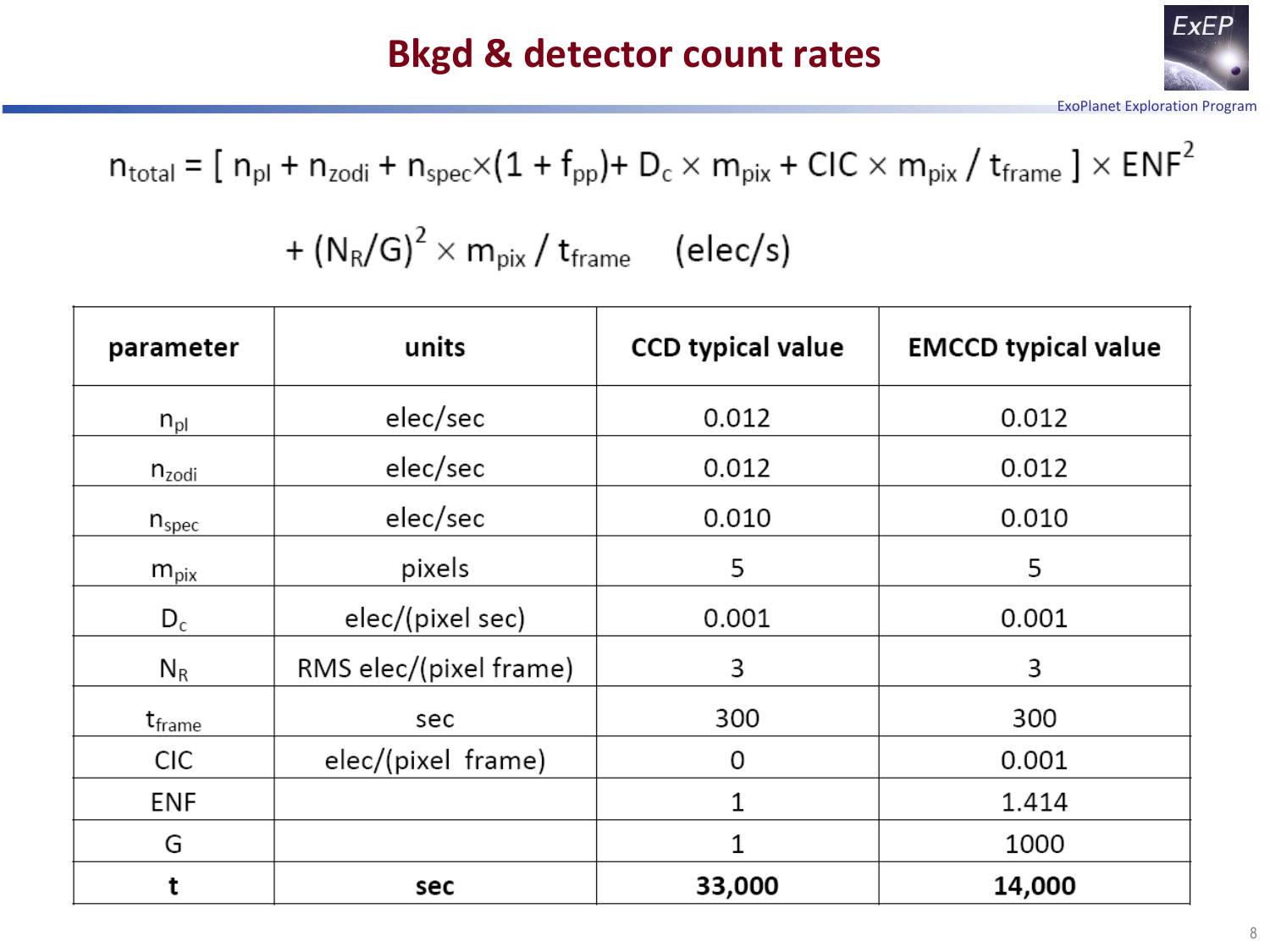### **Example: cumulative detections vs time**

ExoPlanet Exploration Program

**ExEP**